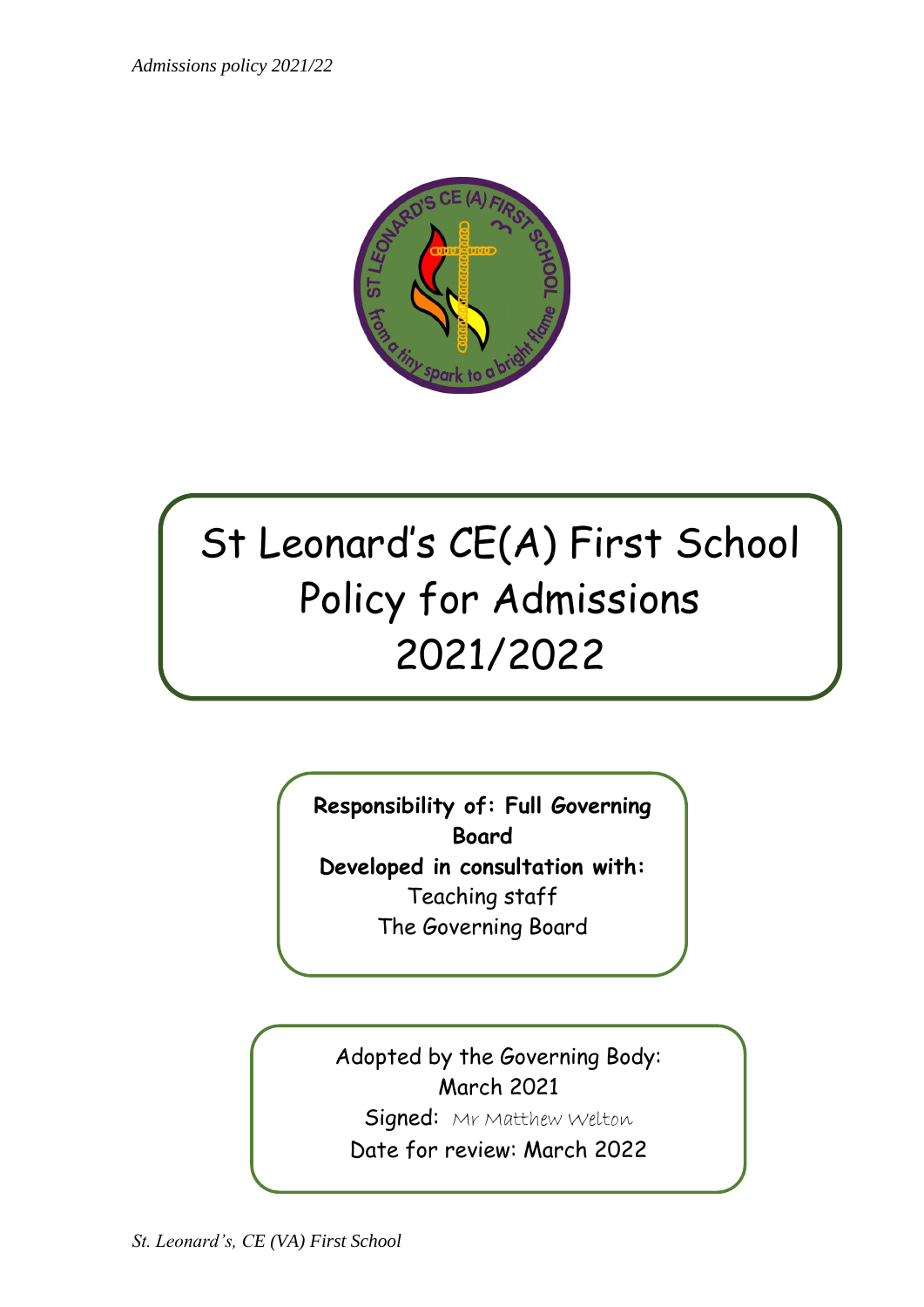# **ST LEONARD'S CE (A) FIRST SCHOOL**



# **ADMISSIONS CODE AND POLICY 2021/22**

St Leonard's CE (A) First School serves mainly Ipstones and its surrounding villages. However, some pupils living outside this area commute to St Leonard's as their preferred school choice. Providing there is sufficient room available in each year group, this will continue to be our remit.

The Governing Board is responsible for all matters concerning Pupil Admissions.

In the event that the school is oversubscribed and unable to admit all applicants who have expressed a preference for the school. The Governors will allocate places based on the following oversubscription criteria:

- 1. Children who are in the care of the local authority (looked-after children) or provided with accommodation by them (e.g. children with foster parents) (Section 22 of the Children Act 1989). In addition, children who were previously looked after but ceased to be so because they were adopted (or became subject to a residential order or special guardianship order).
- 2. Children of the right age living in the Ecclesiastical Parish of Ipstones with Berkhamstych (that is all children who will be five on or after the 1st September and the  $31<sup>st</sup>$  August the following year on a full-time basis).
- 3. Younger siblings of children who are in school at the time of admission.
- 4. Children whose parents request a place on religious grounds, i.e. their involvement in the Anglican Church.
- 5. Children whose parents wish their child to be educated in a school with specific religious environment.
- 6. Pupils with medical reasons which make it preferable to attend the school rather than any other school. These requests must be supported by a medical report justifying, for health reasons only, why it is better for the child to attend the preferred school rather than any other school.

# **Note 1**

Children with a statement of special educational need that names the school must be admitted. This will reduce the number of places available to applicants.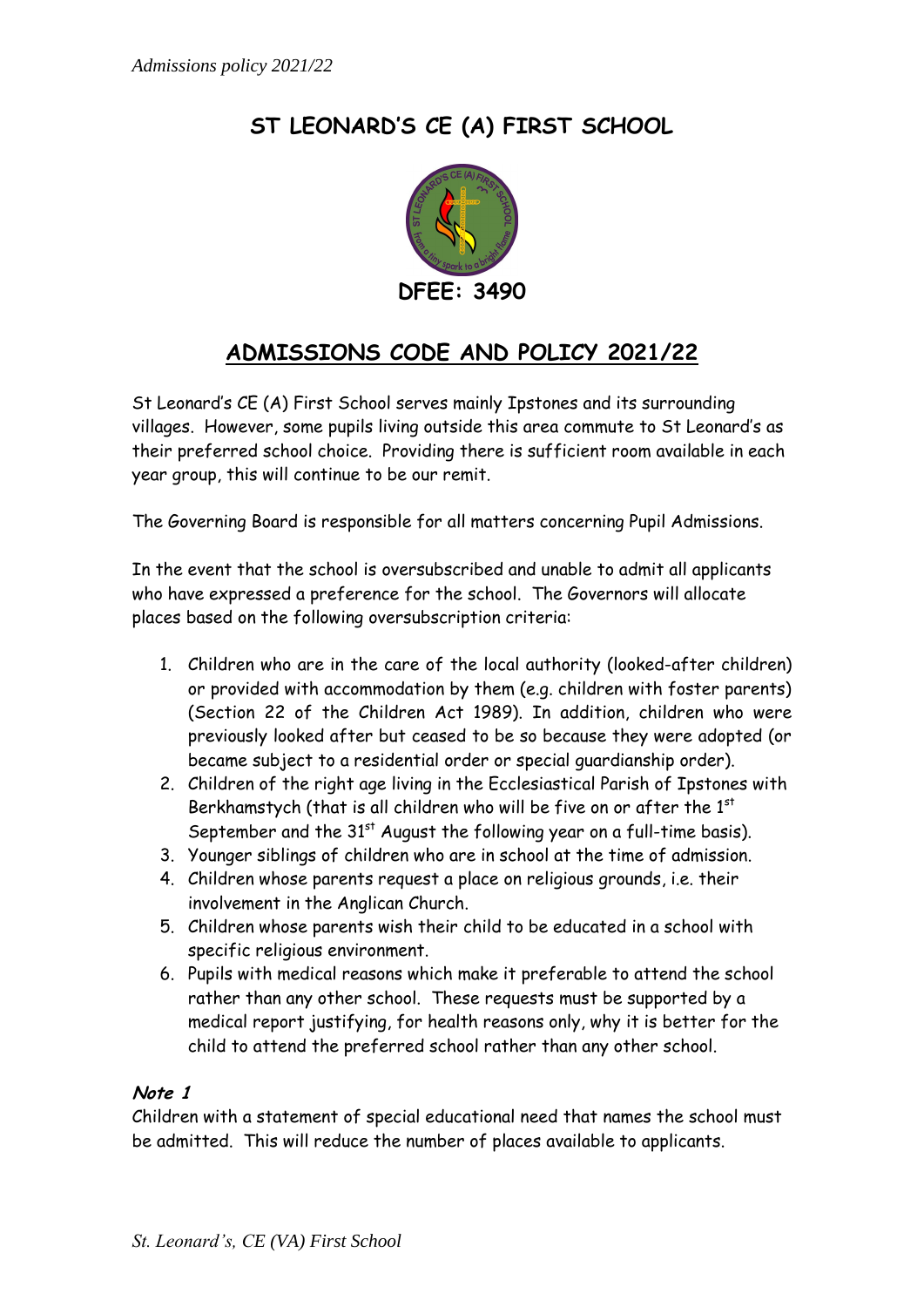# **Note 2**

If there is over-subscription within a category, the Governors will give priority according to distance from the school of the child's home address measured in a direct line, the shortest distance ranking first.

The number of places available each year is 18, although numbers may vary when a low intake number has taken place. Classes do not exceed 30 pupils in any Key Stage 1 Class or 35 in Key Stage 2.

All applicants will be considered fairly bearing in mind the particular needs of the child and wishes of the parents.

# **Note 3**

Siblings - other relatives, including those adopted or others living permanently in the household will be treated as siblings if this criterion is applied.

# **Note 4**

In line with the new admissions code, which states that waiting lists must now be kept until at least the end of the Autumn Term for admissions from 2010 onwards – The school has amended its arrangements to reflect this.

#### **Note 5**

In line with the code for Primary admissions our closing date will be the same as the national closing date.

#### **Note 6**

Late Applications

Application forms received after the closing date will be considered alongside those applicants that applied on time where there are exceptional reasons which prevented the applicant from applying by the closing date, e.g. a family changes its address and was unable to apply within the deadline.

#### **Note 7**

Repeat Applications - unless there are significant and material changes in the circumstances of a parent's application for their child or the school, governors will not consider a repeat application in the same academic year.

#### **Note 8**

Deferred Entry to Reception Class

Parents can request that their child attends school part-time until they reach

compulsory school age, or that the date their child is admitted to school is

deferred until later in the same academic year. Where parents wish to apply for a deferral until later in the same academic year then they are encouraged to discuss

their request with the Headteacher.

Parents wishing to defer the entry of their child into Reception class or apply for their child's early admission to school will need to make an application alongside children applying at the normal age of entry, with supportive evidence as to why an exception should be made in the case of their child.